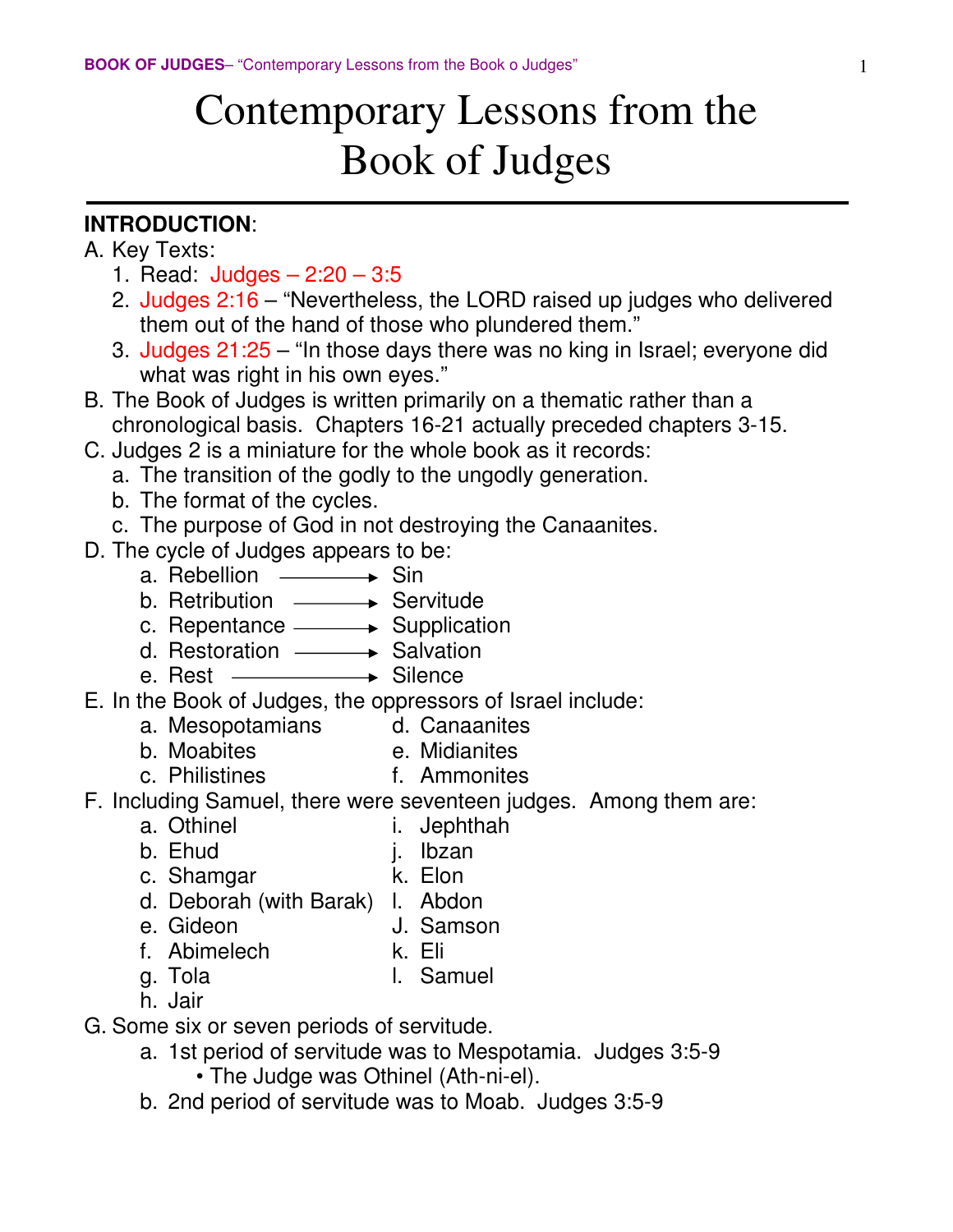- The Judges were Ehud and Shamgar.
- c. 3rd period of servitude was to Jaban and Sisera. Judges 4:1-13
	- The Judge was Deborah, assisted by Barak.
- d. 4th period of servitude was to Midian. Judges 6-7
	- The Judge was Gideon
- e. 5th period of servitude was to the Philistines and Ammon. Judges 10-12
	- The Judges were Jephthah, Ibzan, Elon, and Abdon.
- f. 6th period of servitude was to the Philistines. Judges 13-16
	- The Judge was Samson

 Note: Abimelech, Tola, and Jair were Judges during the period of civil war.

H. Of the thirteen judges named in the Book of Judges, only the victories of Othinel, Ehud, Shamgar, Deborah, Gideon, Jephthah, and Samson are described in any detail.

## THE DETERIORATION OF ISRAEL AND FAILURE TO COMPLETE THE CONQUEST OF CANAAN.

#### A. **Failure of Israel to Complete the Conquest**. 1:1-36

- 1. Failure of Judah. 1:1-20
- 2. Failure of Benjamin. 1:21
- 3. Failure of the tribes of Joseph. 1:22-29
- 4. Failure of Zebulun. 1:31-32
- 5. Failure of Naphtali. 1:33
- 6. Failure of Dan. 1:34-36

#### B. **The Judgment of God for Not Completing the Conquest**. 2:1 – 3:4

- 1. Angel announces judgment. 2:1-5
- 2. Godly generation dies. 2:6-10
- 3. The judgment of God is described. 2:11-19
- 4. Enemy is left as a test. 2:20 3:4

## THE DELIVERANCE OF ISRAEL DURING THE SEVEN CYCLES. 3:5

– 16:31

#### A. **The Southern Campaign**. 3:5-31

- 1. The Judge is **OTHINEL** (Ath-ni-el). 3:5-11
	- Oppressor: Mesopotamians led by Cu-shan-rish-thai-im.
	- Length of Oppression: 8 years
	- The Judge: Othinel, son of Kenaz, Caleb's younger brother.
	- Period of rest: 40 years
	- Durations: The 40 year period of rest lasted 32 years longer than the 8 years of oppression
- 2. The Judge is **EHUD**. 3:12-30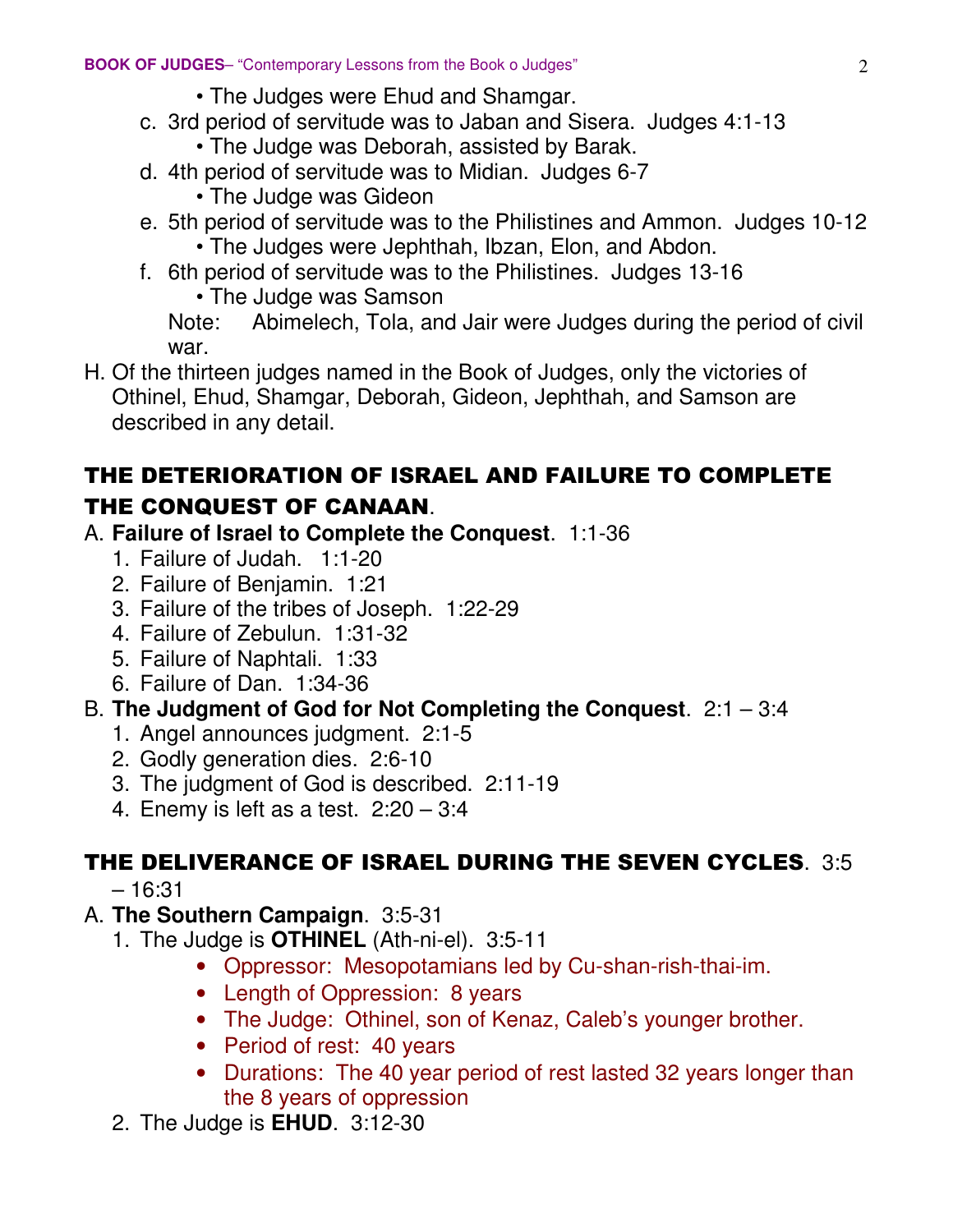- Oppressor: Moab led by the overweight king, Eglon.
- Length of Oppression: 18 years
- The Judge: Edud, son of Gera.
- Period of rest: 80 years
- Durations: The 80 year period of rest lasted 62 years longer than the 18 years of oppression
- 3. The Judge is **SHAMGAR**. 3:31
	- Oppressor: Philistia
	- The Judge: Shamgar, son of Anath.
- B. **The 1st Northern Campaign: Deborah & Barak**. 4:1 5:31
	- Oppressor: Canaan led by Jabin and Sisera.
	- Length of Oppression: 20 years
	- The Judge: **DEBORAH**, the wife of Lapidoth (Lap-i-daht). Assisted by **BARAK**, the son of Abinoam
	- Period of rest: 40 years
	- Durations: The 40 year period of rest lasted 20 years longer than the 20 years of oppression
	- 1. Deborah and Barak are called. 4:1-11
	- 2. Sisera and the Canaanites are defeated. 4:12-24
	- 3. Song of Deborah. 5:1-31
- C. **The Central Campaign**. 6:1 10:5
	- Oppressor: Midian and some Amalekites.
	- Length of Oppression: 7 years
	- The Judge: **GIDEON**, son of Joash
	- Period of rest: 40 years
	- Durations: The 40 year period of rest lasted 33 years longer than the 7 years of oppression
	- 1. The Judge is Gideon.  $6:1 8:32$ 
		- a. Israel sins. 6:1-10
		- b. Gideon is called. 6:11-40
		- c. With his arm of 300 men, 135,000 Midianites are defeated.  $7:1 8:21$
		- d. Gideon judges the people. 8:22-32
	- 2. The Judge is **ABIMELECH**. 8:33 9:57
		- a. Confusion after Gideon dies. 8:33-35
		- b. Deception of Abimelech. 9:1-6
		- c. Revelation of Jotham about the trees (Olive, Fig, Vine, Bramble). 9:7-21
		- d. Destruction of Shechem. 9:22-49
		- e. Death of Abimelech by a "certain woman." 9:50-57
	- 3. The Judge is **TOLA** who judged Israel for 23 years. 10:1-2
	- 4. The Judge is **JAIR** (Jay-ur) who judged Israel for 22 years. 10:3-5
- D. **The Eastern Campaign: The Judge is JEPHTHAH**. 10:6 12:7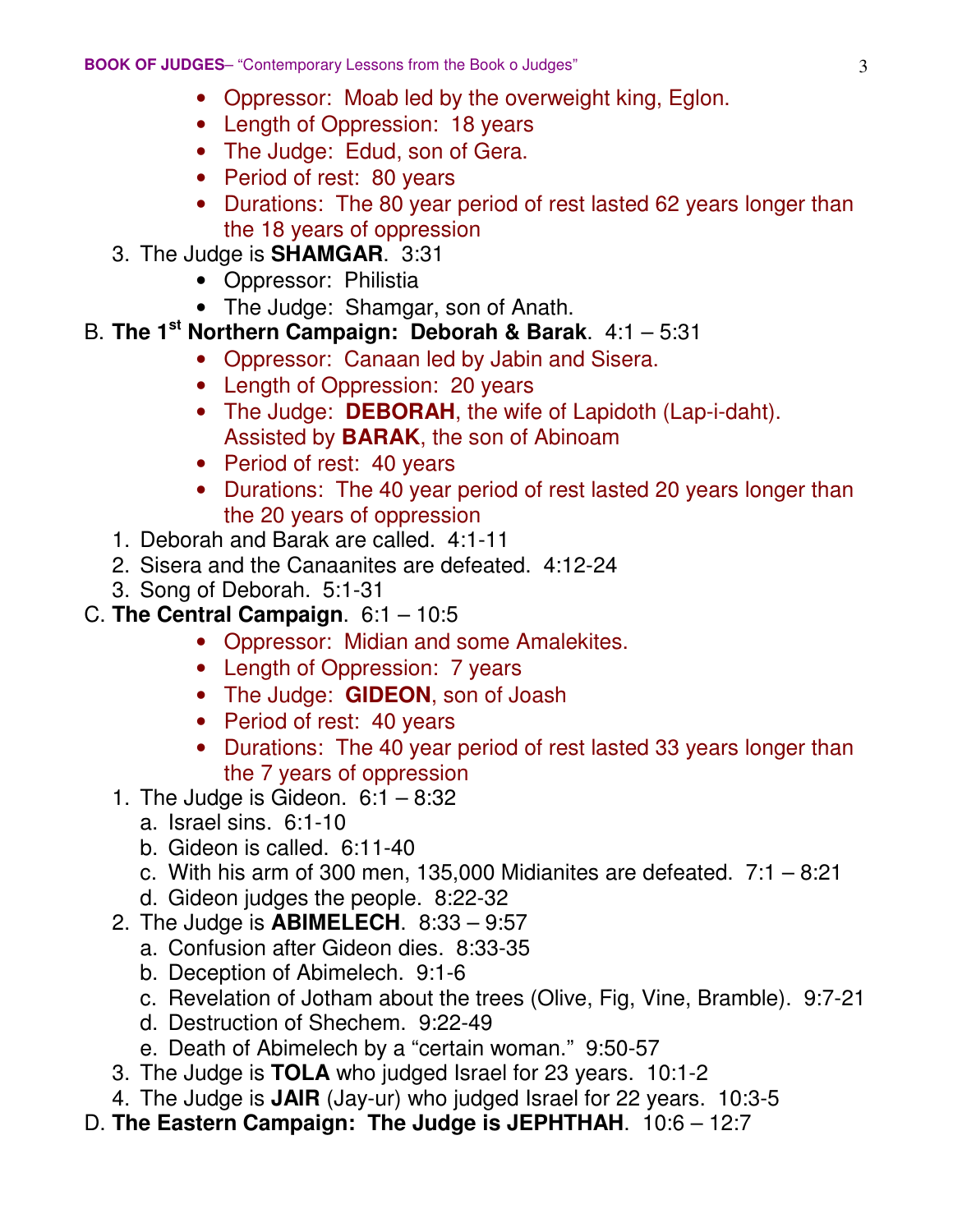- 1. Israel sins . . . again. 10:6-18
- 2. **Jephthah** is recalled and called.  $11:1 12:6$ 
	- a. Jephthah is called. 11:1-11
		- Oppressor: Philistia (Philistines) and Ammon.
		- Length of Oppression: 18 years
		- The Judge: Jephthan, son of Gilead judged Israel 6 years
	- b. Jephthah judges Israel. 11:22-28
	- c. Jepthath's rash vow. 11;29-40
	- d. Ephraim is conquered. 12:1-7
- E. **The 2nd Northern Campaign**. 12:8-15
	- 1. The Judge is **IBZAN** of Bethlehem who judges Israel for 7 years. 12:8-10
	- 2. The Judge is **ELON** of Zebulun, who judges Israel for 10 years. 12:11-12
	- 3. The Judge is **ABDON**, son of hillel who judges Israel for 8 years. 12:13-15
- F. **The Western Campaign: The Judge is SAMSON**. 13:1 16:31
	- Oppressor: Philistia (Philistines)
	- Length of Oppression: 40 years
	- The Judge: Samson, son of Manoah, judged Israel for 20 years
	- 1. The birth of Samson. 12:1-25
	- 2. Sinful marriage of Samson. 14:1-20
	- 3. Judgeship of Samson. 15:1-20
	- 4. Failure of Samson. 16:1-31

## THE DEPRAVITY OF ISRAEL IN SINNING LIKE THE CANAANITES.

 $17:1 - 21:25$ 

- A. **The Failure of Israel through Idolatry**. 17:1 18:31
	- 1. Example of personal idolatry. 17:1-13
	- 2. Example of tribal idolatry. 18:1-31
- B. **The Failure of Israel through Immorality**. 19:1-30
	- 1. Example of personal immorality. 19:1-10
	- 2. Example of tribal immorality. 19:11-30
- C. **The Failure of Israel through the Civil War between the Tribes.** 20:1 21:25
	- 1. War between Israel and Dan. 20:1-48
	- 2. Failure of Israel after the war. 21;1-25
		- a. Israel's foolish vow. 21;1-7
		- b. Men at Jabesh Gildead murdered. 21:8-15
		- c. Women of Shiloh kidnapped. 21:16-25

## CONTEMPORARY LESSONS FROM THE BOOK OF JUDGES

A. In Judges 1:1:3 with Judah and Simeon we see the value of cooperation in joining together to fight the Canaanites.